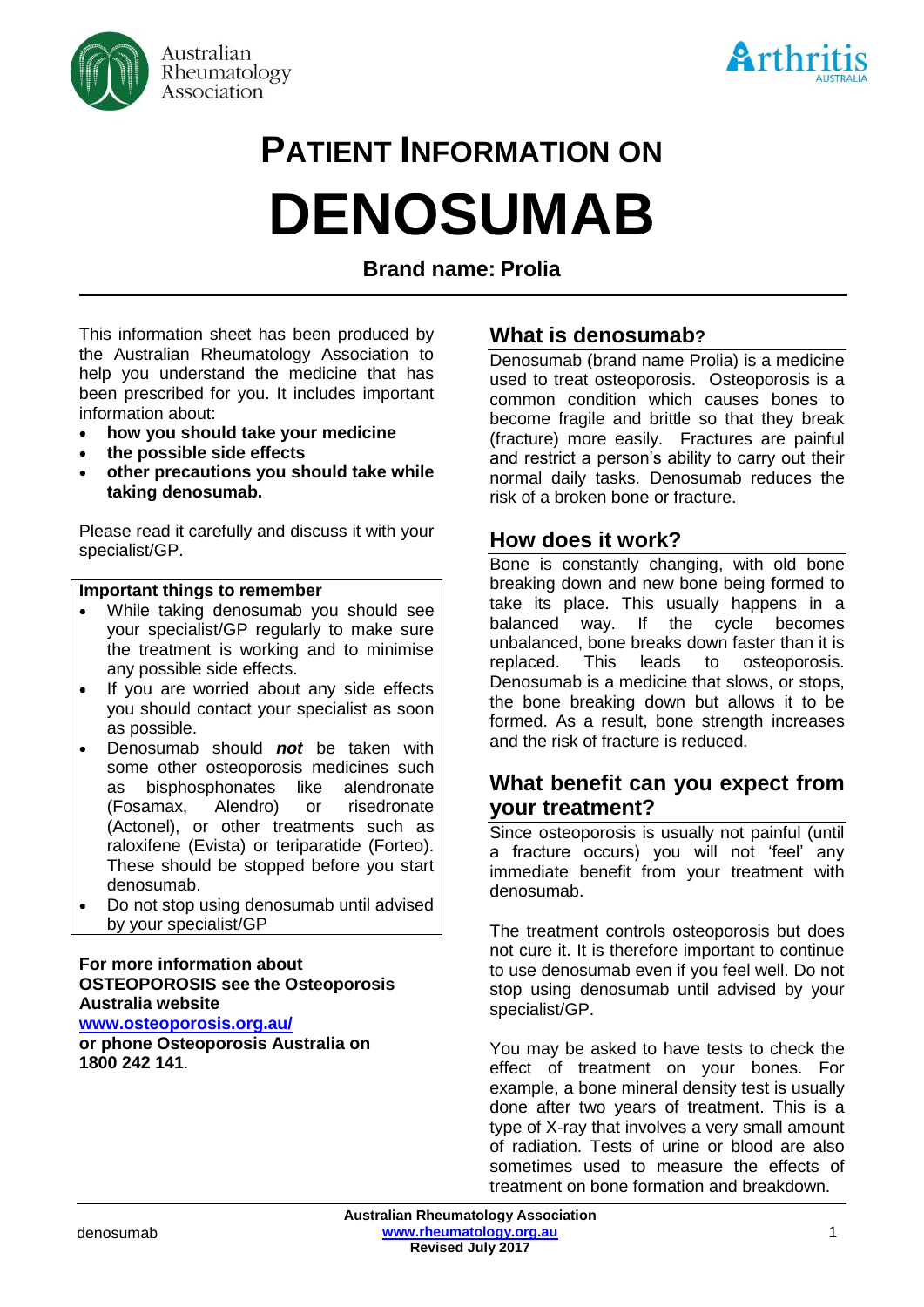# **How is denosumab used**

It is very important that you follow the Denosumab is given as an injection under the skin (subcutaneously). instructions for using denosumab carefully, including the instructions for storage and disposal (see page 3). Ask your specialist/GP or pharmacist to explain anything you do not understand.

## *How is the injection given?*

Denosumab may be injected into the top of the thigh, the abdomen or the back of the arm. It comes in a single-use pre-filled syringe to make the injection easier.

You or your carer should have proper training before using the injection. If you are not sure ask your specialist/GP, nurse or pharmacist before attempting the injection.

For safety, each pre-filled syringe has an automatic needle guard that is activated to cover the needle after complete delivery of the syringe contents.

#### **The needle guard contains a latex derivative. If you have latex allergy or sensitivity tell your specialist/GP.**

Do not use denosumab if the solution is cloudy or discoloured. There may be some translucent to white particles of protein in the solution; however, the medicine can still be used.

## *What is the dosage and when should it be given?*

The denosumab dose is 60 milligrams. It is given once every 6 months.

Do not use more or less denosumab, or use it more often than prescribed by your specialist/GP.

#### *Can other medicines be taken with denosumab?*

It is safe to take most other medicines when you are taking denosumab. However, it should *not* be taken with other anti-resorptive osteoporosis medicines (see *Precautions* on page 3).

Your specialist/GP may recommend that you take calcium and vitamin D as additional treatment for osteoporosis. Do not stop taking these medicines unless advised to by your specialist/GP.

## *How long is the treatment continued?*

Your specialist/GP will review your progress each year. Once you have had one fracture your chance of having another one is high, so it is important to keep taking the medicine as long as it is effective and as long as no serious side effects occur.

# **Are there any side effects?**

Most people who take denosumab do not experience side effects. Tell your specialist/GP if you are concerned about possible side effects.

## *Most common possible side effects*

Most common side effects include:

- *fever and chills*
- *itchy, hot, tender, red* or *dry skin* including dermatitis *or eczema.* This may not be restricted to the injection site and may get better on its own.

#### *Less common or rare possible side effects*

Less common or rare side effects include:

- *infection of skin, joint* or *heart valve*
- *skin ulcers* or *pancreatitis*
- *low blood calcium levels*
- *muscle* and *joint pain*
- *stomach* and *back pain, nausea, vomiting and/or sweating*
- Rarely denosumab may cause an *allergic reaction* with a widespread rash or a feeling of tightness in the chest and difficulty breathing.
- A very rare side effect with denosumab is *osteonecrosis of the jaw (ONJ)*. This presents with jaw pain. It usually occurs after dental work which does not heal properly. There are a few reports in osteoporosis patients. For most patients receiving denosumab injections, the benefits outweigh the potential risk of ONJ because fractures can be associated with significant complications and even death. As a precaution, it is recommended that dental infections should be treated quickly and planned dental work such as extractions performed before starting denosumab treatment.

There are a number of other uncommon side effects and precautions that are described in the leaflet that comes with the medicine. Read this information and call your specialist/GP if you have any problems while using this